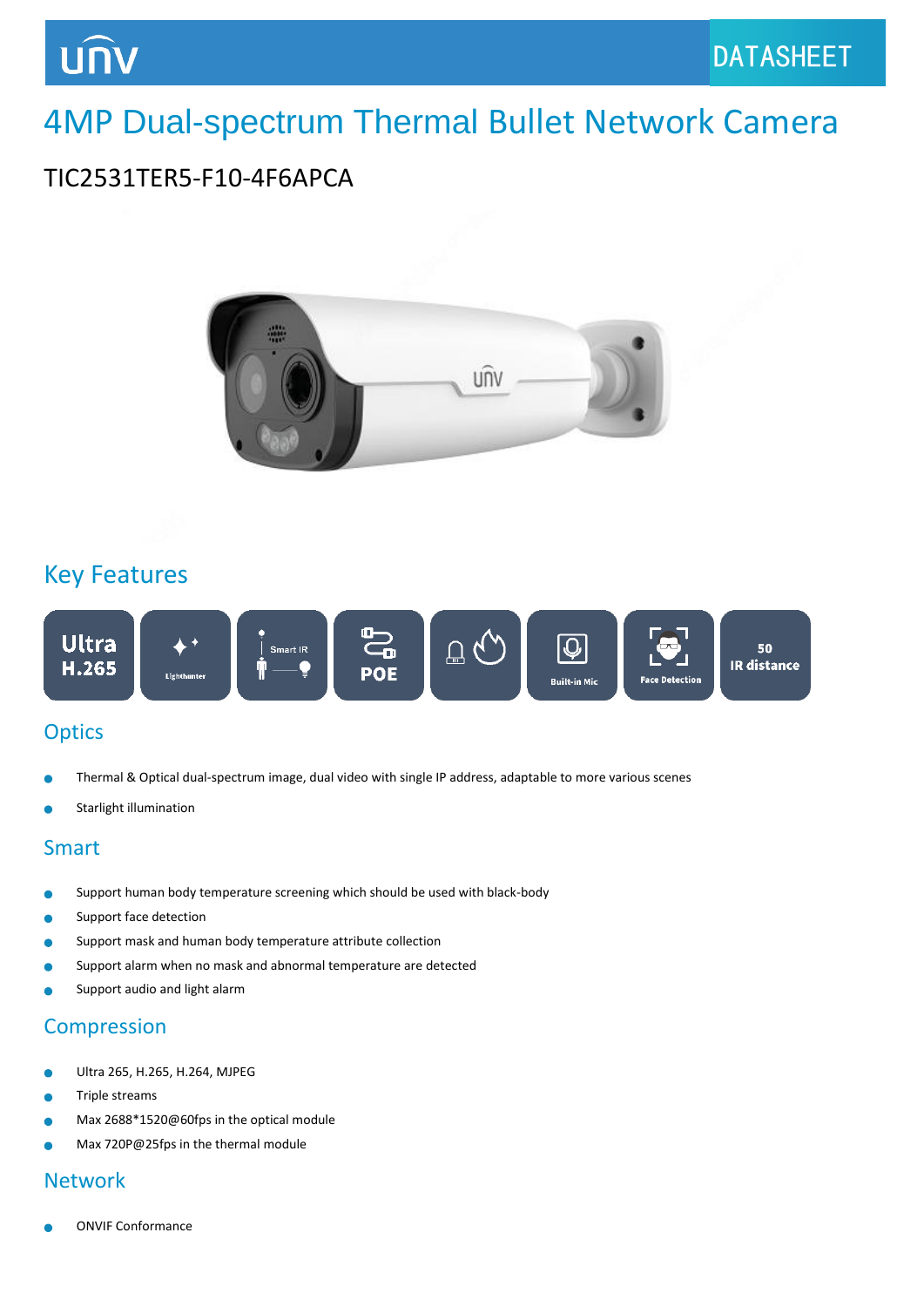## **UNV**

#### **Structure**

- DC12V or PoE power supply  $\bullet$
- Wide voltage range of ±25% in DC  $\bullet$
- Micro SD, up to 256 GB Ŏ
- Alarm 2 in and 2 out, Audio 1 in and 1 out  $\bullet$
- IP66  $\bullet$

## Specifications

|                                              | TIC2531TER5-F10-4F6APCA                                                                                                                                                                                                                            |  |
|----------------------------------------------|----------------------------------------------------------------------------------------------------------------------------------------------------------------------------------------------------------------------------------------------------|--|
| <b>Optical Module</b>                        |                                                                                                                                                                                                                                                    |  |
| Sensor                                       | 1/1.8", 4.0 megapixel, progressive scan, CMOS                                                                                                                                                                                                      |  |
| Lens                                         | 6mm@F1.6,                                                                                                                                                                                                                                          |  |
| Iris                                         | <b>Fixed Iris</b>                                                                                                                                                                                                                                  |  |
| Angle of View (H)                            | $56.1^\circ$                                                                                                                                                                                                                                       |  |
| Angle of View (V)                            | $31.7\degree$                                                                                                                                                                                                                                      |  |
| Frame Rate                                   | 4MP(2688*1520), Max 60fps                                                                                                                                                                                                                          |  |
| Shutter                                      | Auto/Manual, 1 ~ 1/100000s                                                                                                                                                                                                                         |  |
| Min. Illumination                            | Colour: 0.001 lux (F1.6, AGC ON)<br>0 lux with IR                                                                                                                                                                                                  |  |
| <b>WDR</b>                                   | 120dB                                                                                                                                                                                                                                              |  |
| Day/Night                                    | IR-cut filter with auto switch (ICR)                                                                                                                                                                                                               |  |
| IR Range                                     | Up to 50m (164 ft) IR range                                                                                                                                                                                                                        |  |
| Wavelength                                   | 850nm                                                                                                                                                                                                                                              |  |
| IR On/Off Control                            | Auto/Manual                                                                                                                                                                                                                                        |  |
| <b>BLC</b>                                   | Supported                                                                                                                                                                                                                                          |  |
| <b>Thermal Module</b>                        |                                                                                                                                                                                                                                                    |  |
| Sensor type                                  | Vanadium Oxide Uncooled Focal Plane Arrays                                                                                                                                                                                                         |  |
| Max. Resolution                              | 384*288                                                                                                                                                                                                                                            |  |
| Angle of View (H)                            | $39.0^\circ$                                                                                                                                                                                                                                       |  |
| Angle of View (V)                            | $29.6^\circ$                                                                                                                                                                                                                                       |  |
| Frame Rate                                   | 720P(1280*720), Max 25fps                                                                                                                                                                                                                          |  |
| Response waveband                            | $8^{\sim}14\mu$ m                                                                                                                                                                                                                                  |  |
| Pixel size                                   | $17 \mu m$                                                                                                                                                                                                                                         |  |
| <b>IFOV</b>                                  | 1.75mrad                                                                                                                                                                                                                                           |  |
| <b>NETD</b>                                  | $\leq 40$ mk @ f1.0 @23±3°C                                                                                                                                                                                                                        |  |
| Lens(focal length)                           | 10mm @F1.0                                                                                                                                                                                                                                         |  |
| Palette                                      | Up to 20 palettes of optional color, including: white hot, lava, iron oxide red, hot iron, medical, arctic, rainbow 1, rainbow 2, rainbow 3,<br>depict hot, ice hot, black hot, mazarine, fusion, red hot, green hot, color 1, color 2, rain, puce |  |
| Temperature screening accuracy               |                                                                                                                                                                                                                                                    |  |
| Temperature range                            | 30°C~42°C                                                                                                                                                                                                                                          |  |
| Temperature accuracy                         | $\pm$ 0.3°C (with black-body), without black-body is not supported                                                                                                                                                                                 |  |
| Temperature screening<br>working environment | 16°C~32°C                                                                                                                                                                                                                                          |  |
| <b>Smart</b>                                 |                                                                                                                                                                                                                                                    |  |
| Human body<br>Temperature screening          | Support human body temperature screening when OSD displays the temperature on the body surface or inside<br>Support human body temperature screening alarm, and set alarm threshold temperature                                                    |  |
|                                              |                                                                                                                                                                                                                                                    |  |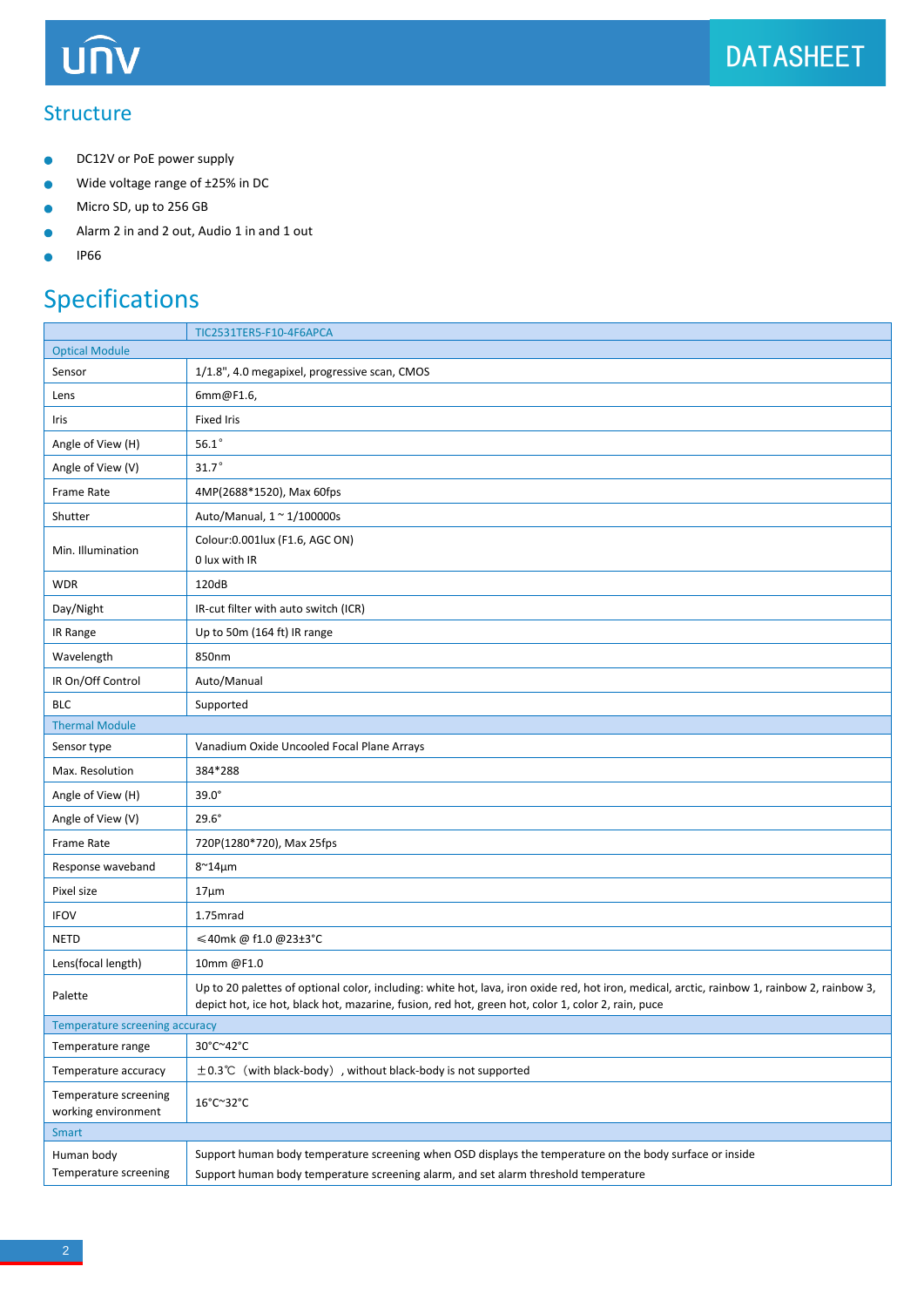# **UNV**

## DATASHEET

| Audio and light alarm     | Support audio and light warning function, with red and blue warning lights built in                                                 |
|---------------------------|-------------------------------------------------------------------------------------------------------------------------------------|
| Face detection            | Optical camera support face detection                                                                                               |
| Attribute collection      | Support mask and human body temperature attribute collection                                                                        |
| Alarm                     | Support alarm when no mask and abnormal temperature are detected                                                                    |
| <b>General Function</b>   | Watermark, IP Address Filtering, Alarm input, Alarm output, Access Policy, ARP Protection, RTSP Authentication, User Authentication |
| Video                     |                                                                                                                                     |
| Compression               | Ultra265, H.265, H.264, MJPEG                                                                                                       |
| Video Stream              | Triple streams                                                                                                                      |
| OSD                       | Up to 8 OSDs                                                                                                                        |
| Privacy Mask              | Up to 8 areas(8 blacks)                                                                                                             |
| Audio                     |                                                                                                                                     |
| Audio Compression         | G.711U, G.711A                                                                                                                      |
| Two-way audio             | Supported, Built in mic and speaker                                                                                                 |
| <b>Sampling Rate</b>      | 8KHZ                                                                                                                                |
| <b>Storage</b>            |                                                                                                                                     |
| <b>Edge Storage</b>       | Micro SD, up to 256 GB                                                                                                              |
| Network Storage           | ANR                                                                                                                                 |
| <b>Network</b>            |                                                                                                                                     |
| Protocols                 | IPv4, IGMP, ICMP, ARP, TCP, UDP, DHCP, PPPoE, RTP, RTSP, RTCP, DNS, DDNS, NTP, FTP, UPnP, HTTP, HTTPS, SMTP, 802.1x, SNMP, QoS,     |
| Compatible Integration    | ONVIF (Profile S, Profile G)                                                                                                        |
| Web Browser               | Plug-in required live view: IE9+, Chrome 41 and below, Firefox 52 and below                                                         |
| Interface                 |                                                                                                                                     |
| Audio I/O                 | Audio cable                                                                                                                         |
|                           | 1 Input: impedance 35kΩ; amplitude 2V [p-p]                                                                                         |
|                           | 1 output: impedance 600 $\Omega$ ; amplitude 2V [p-p]                                                                               |
| Alarm I/O                 | 2/2                                                                                                                                 |
| Serial Port               | 1 RS485                                                                                                                             |
| Network                   | 1 x RJ45 10M/100M Base-TX Ethernet                                                                                                  |
| General                   |                                                                                                                                     |
|                           | DC12V(±25%), PoE+(IEEE802.3at)                                                                                                      |
| Power                     | Power consumption: Max 14W                                                                                                          |
|                           | Support reverse polarity protection, Overvoltage and overcurrent protection, Input short circuit protection                         |
| Dimensions (Ø x H)        | Φ395.2mmx137.0mmx112.0mm(Φ15.6"x5.4"x4.4")                                                                                          |
| Net Weight                | 3.5kg(7.7lb)                                                                                                                        |
| Installation method       | Tripod                                                                                                                              |
| <b>Ingress Protection</b> | <b>IP66</b>                                                                                                                         |

## **Dimensions**





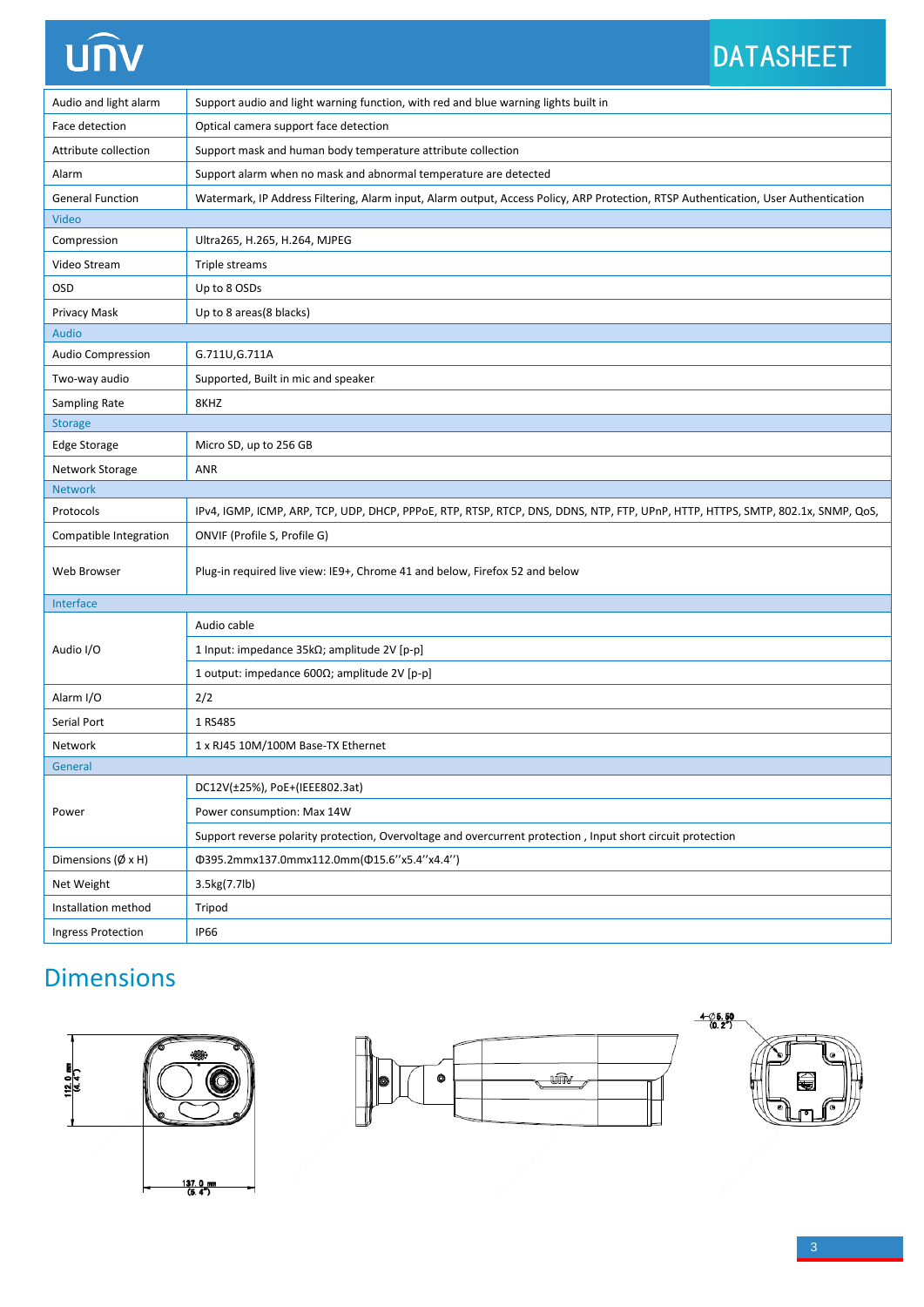**UNV** 

## DATASHEET



## Accessories